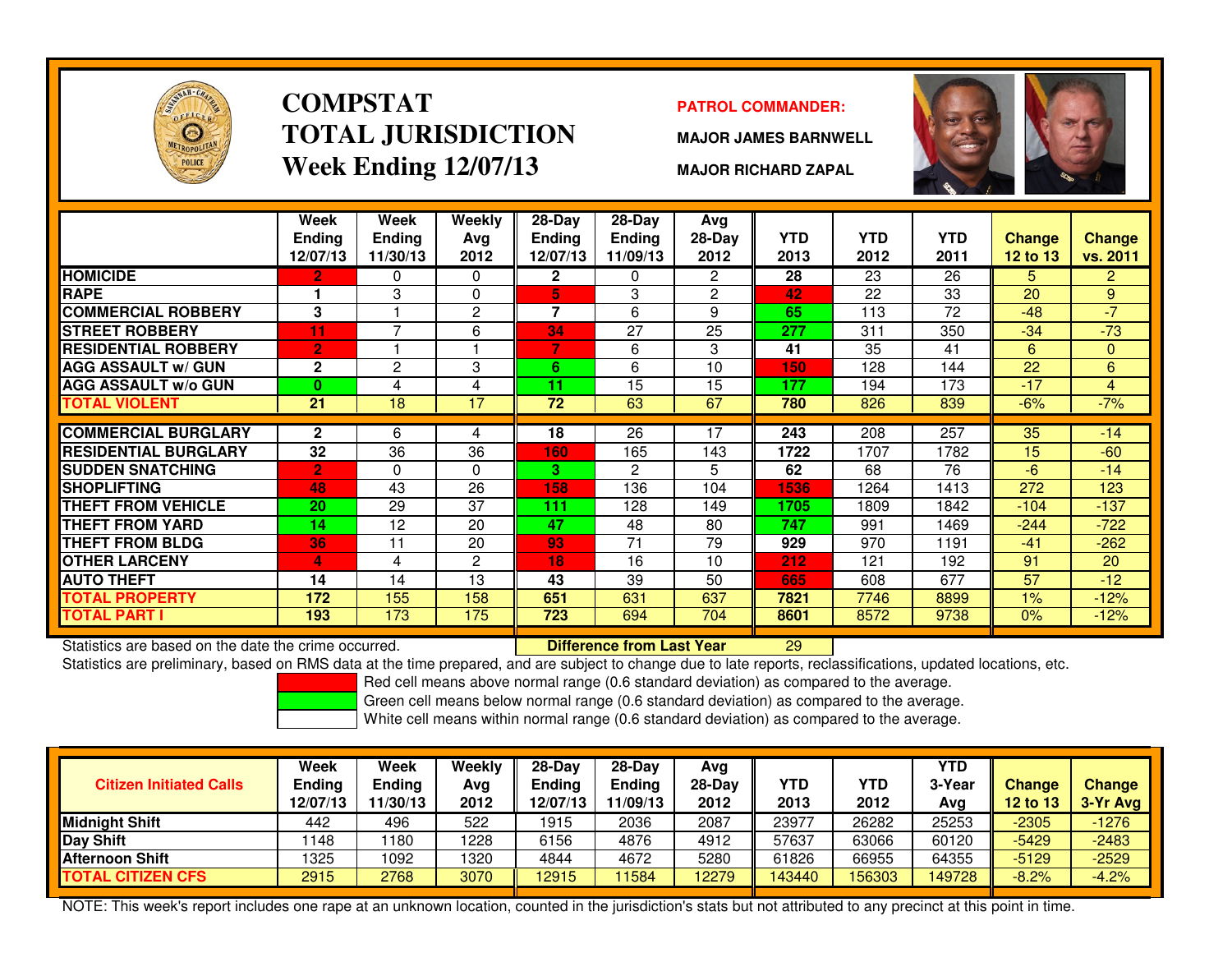

# **COMPSTATWEST CHATHAM PRECINCTWeek Ending 12/07/13**

### **PRECINCT COMMANDER:**

**CAPT. PHILIP REILLEY**



|                             | Week<br><b>Ending</b><br>12/07/13 | Week<br><b>Ending</b><br>11/30/13 | Weekly<br>Ava<br>2012 | 28-Day<br><b>Ending</b><br>12/07/13 | 28-Day<br><b>Ending</b><br>11/09/13 | Avg<br>$28-Day$<br>2012 | <b>YTD</b><br>2013 | <b>YTD</b><br>2012 | <b>YTD</b><br>2011 | <b>Change</b><br>12 to 13 | <b>Change</b><br>vs. 2011 |
|-----------------------------|-----------------------------------|-----------------------------------|-----------------------|-------------------------------------|-------------------------------------|-------------------------|--------------------|--------------------|--------------------|---------------------------|---------------------------|
| <b>HOMICIDE</b>             | 0                                 | 0                                 | $\Omega$              | 0                                   | 0                                   | 0                       |                    |                    | $\overline{2}$     | 0                         | $-1$                      |
| <b>RAPE</b>                 | 0                                 |                                   | $\Omega$              |                                     |                                     |                         | 8                  | 8                  | 6                  | $\Omega$                  | $\overline{2}$            |
| <b>COMMERCIAL ROBBERY</b>   | $\bf{0}$                          | $\Omega$                          | 0                     | $\bf{0}$                            | 0                                   | $\overline{2}$          | 6                  | 20                 | 11                 | $-14$                     | $-5$                      |
| <b>STREET ROBBERY</b>       | 0                                 |                                   |                       | 3                                   | 3                                   | 3                       | 26                 | 37                 | 38                 | $-11$                     | $-12$                     |
| <b>RESIDENTIAL ROBBERY</b>  | $\bf{0}$                          |                                   | $\Omega$              | $\overline{2}$                      | $\overline{c}$                      | $\Omega$                | $\overline{7}$     | 6                  | 5                  |                           | $\overline{2}$            |
| <b>AGG ASSAULT w/ GUN</b>   | $\bf{0}$                          | $\Omega$                          | $\Omega$              | 0                                   | 0                                   |                         | 14                 | 14                 | 29                 | $\Omega$                  | $-15$                     |
| <b>AGG ASSAULT w/o GUN</b>  | $\bf{0}$                          |                                   |                       | 3                                   | 4                                   | $\overline{2}$          | 32                 | 27                 | 35                 | 5                         | $-3$                      |
| <b>TOTAL VIOLENT</b>        | $\bf{0}$                          | 4                                 | $\overline{2}$        | 9                                   | 10                                  | 9                       | 94                 | 113                | 126                | $-17%$                    | $-25%$                    |
|                             |                                   |                                   |                       |                                     |                                     |                         |                    |                    |                    |                           |                           |
| <b>COMMERCIAL BURGLARY</b>  | 0                                 |                                   |                       | $\mathbf{2}$                        | 4                                   | 3                       | 30                 | 30                 | 32                 | 0                         | $-2$                      |
| <b>RESIDENTIAL BURGLARY</b> | 4                                 | 10                                | 6                     | 33                                  | 36                                  | 23                      | 298                | 283                | 275                | 15                        | 23                        |
| <b>SUDDEN SNATCHING</b>     | 0                                 | 0                                 | $\Omega$              | 0                                   |                                     |                         | $\mathbf{2}$       | 11                 |                    | -9                        | $-5$                      |
| <b>SHOPLIFTING</b>          | 3                                 | 4                                 | 2                     | 10                                  | 8                                   | 10                      | 142                | 117                | 149                | 25                        | $-7$                      |
| <b>THEFT FROM VEHICLE</b>   | 5                                 | 4                                 | 5                     | 17                                  | 18                                  | 22                      | 250                | 254                | 230                | $-4$                      | 20                        |
| <b>THEFT FROM YARD</b>      | $\mathbf{2}$                      | 4                                 | 3                     | 9                                   | 10                                  | 13                      | 92                 | 155                | 236                | $-63$                     | $-144$                    |
| <b>THEFT FROM BLDG</b>      | 3                                 | 2                                 | 3                     | 10                                  | 10                                  | 12                      | 129                | 149                | 177                | $-20$                     | $-48$                     |
| <b>OTHER LARCENY</b>        | 1                                 |                                   | $\Omega$              | $\mathbf{2}$                        | 2                                   | $\mathbf{2}^{\prime}$   | 23                 | 20                 | 30                 | 3                         | $-7$                      |
| <b>AUTO THEFT</b>           | $\mathbf{2}$                      | 5                                 | 2                     | 8                                   | $\overline{ }$                      | 7                       | 110                | 87                 | 137                | 23                        | $-27$                     |
| <b>TOTAL PROPERTY</b>       | 20                                | 31                                | 23                    | 91                                  | 96                                  | 91                      | 1076               | 1106               | 1273               | $-3%$                     | $-15%$                    |
| <b>TOTAL PART I</b>         | 20                                | 35                                | 25                    | 100                                 | 106                                 | 101                     | 1170               | 1219               | 1399               | -4%                       | $-16%$                    |

Statistics are based on the date the crime occurred. **Difference from Last Year** 

Statistics are based on the date the crime occurred.<br>Statistics are preliminary, based on RMS data at the time prepared, and are subject to change due to late reports, reclassifications, updated locations, etc.

Red cell means above normal range (0.6 standard deviation) as compared to the average.

Green cell means below normal range (0.6 standard deviation) as compared to the average.

| <b>Citizen Initiated Calls</b> | Week<br><b>Ending</b><br>12/07/13 | Week<br><b>Ending</b><br>11/30/13 | Weekly<br>Avg<br>2012 | $28-Day$<br><b>Ending</b><br>12/07/13 | $28-Day$<br><b>Ending</b><br>11/09/13 | Avg<br>28-Day<br>2012 | YTD<br>2013 | YTD<br>2012 | <b>YTD</b><br>3-Year<br>Avg | <b>Change</b><br><b>12 to 13</b> | <b>Change</b><br>3-Yr Avg |
|--------------------------------|-----------------------------------|-----------------------------------|-----------------------|---------------------------------------|---------------------------------------|-----------------------|-------------|-------------|-----------------------------|----------------------------------|---------------------------|
| <b>Midnight Shift</b>          | 81                                | 12                                | 100                   | 401                                   | 416                                   | 401                   | 4724        | 5266        | 4943                        | -542                             | $-219$                    |
| Day Shift                      | 231                               | 243                               | 248                   | 2335                                  | 963                                   | 993                   | 1766        | 12647       | 12122                       | $-881$                           | $-356$                    |
| <b>Afternoon Shift</b>         | 260                               | 215                               | 271                   | 979                                   | 893                                   | 1086                  | 12603       | 13708       | 13157                       | $-1105$                          | $-554$                    |
| <b>TOTAL CITIZEN CFS</b>       | 572                               | 572                               | 620                   | 3715                                  | 2272                                  | 2479                  | 29093       | 31621       | 30222                       | $-8.0%$                          | $-3.7%$                   |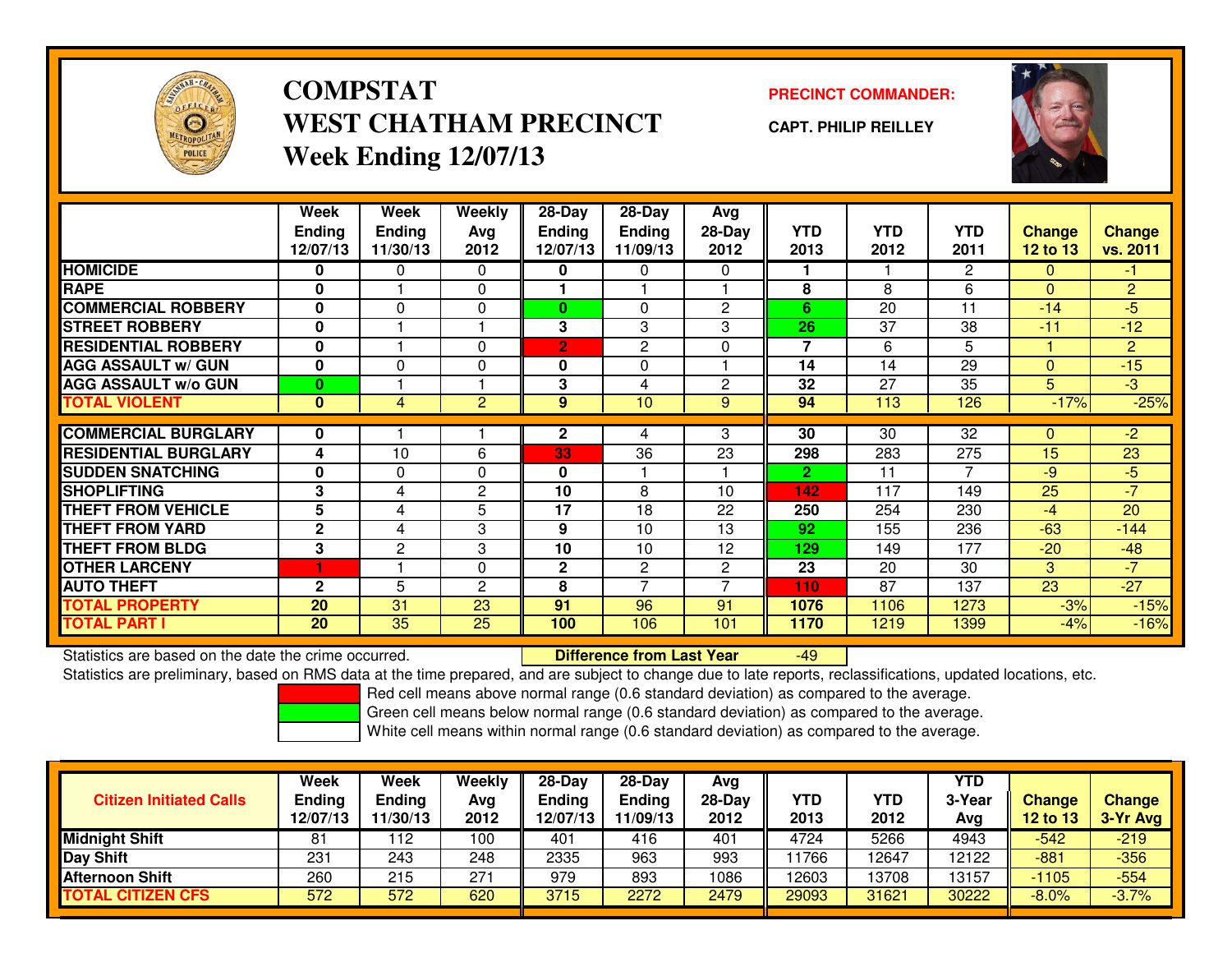

# **COMPSTATDOWNTOWN PRECINCTWeek Ending 12/07/13**

#### **PRECINCT COMMANDER:**

**CAPT. Ben Herron**



|                             | Week<br><b>Ending</b><br>12/07/13 | Week<br><b>Ending</b><br>11/30/13 | Weekly<br>Ava<br>2012 | $28-Day$<br><b>Endina</b><br>12/07/13 | $28$ -Day<br><b>Ending</b><br>11/09/13 | Avg<br>$28-Day$<br>2012 | <b>YTD</b><br>2013 | <b>YTD</b><br>2012 | <b>YTD</b><br>2011 | <b>Change</b><br><b>12 to 13</b> | <b>Change</b><br>vs. 2011 |
|-----------------------------|-----------------------------------|-----------------------------------|-----------------------|---------------------------------------|----------------------------------------|-------------------------|--------------------|--------------------|--------------------|----------------------------------|---------------------------|
| <b>HOMICIDE</b>             | 0                                 | 0                                 | $\Omega$              | 0                                     | 0                                      |                         | 9                  | 8                  | 9                  |                                  | 0                         |
| <b>RAPE</b>                 | $\bf{0}$                          | $\Omega$                          | 0                     |                                       |                                        | $\Omega$                | 9                  | 5                  | 6                  | 4                                | 3                         |
| <b>COMMERCIAL ROBBERY</b>   |                                   |                                   | 0                     | $\mathbf{2}$                          |                                        |                         | 12                 | 10                 | $\overline{7}$     | 2                                | 5                         |
| <b>STREET ROBBERY</b>       | $\mathbf{2}$                      | 2                                 | 2                     | 7                                     | 9                                      | 8                       | 102                | 93                 | 111                | 9                                | $-9$                      |
| <b>RESIDENTIAL ROBBERY</b>  | $\bf{0}$                          | 0                                 | 0                     |                                       | $\mathbf{2}$                           |                         | 8                  | 6                  | 10                 | 2                                | $-2$                      |
| <b>AGG ASSAULT w/ GUN</b>   | 0                                 | 0                                 |                       | 0                                     | $\Omega$                               | 2                       | 33                 | 23                 | 28                 | 10                               | 5                         |
| <b>AGG ASSAULT w/o GUN</b>  | $\mathbf{0}$                      | 3                                 |                       | 5                                     | $\overline{ }$                         | 5                       | 45                 | 59                 | 31                 | $-14$                            | 14                        |
| <b>TOTAL VIOLENT</b>        | $\overline{3}$                    | 6                                 | 4                     | 16                                    | 20                                     | 17                      | 218                | 204                | 202                | 7%                               | 8%                        |
| <b>COMMERCIAL BURGLARY</b>  |                                   | 0                                 |                       | 4                                     | 5                                      | $\overline{2}$          | 34                 | 29                 | 52                 | 5                                | $-18$                     |
| <b>RESIDENTIAL BURGLARY</b> | $\mathbf{2}$                      | $\overline{ }$                    | 3                     | 17                                    | 18                                     | 12                      | 158                | 149                | 172                | 9                                | $-14$                     |
|                             |                                   |                                   |                       |                                       |                                        |                         |                    |                    |                    |                                  |                           |
| <b>SUDDEN SNATCHING</b>     | 0                                 | 0                                 | 0                     | 0                                     | $\Omega$                               | 2                       | 29                 | 31                 | 29                 | $-2$                             | $\mathbf{0}$              |
| <b>SHOPLIFTING</b>          | 8                                 | 8                                 | 3                     | 29                                    | 24                                     | 11                      | 207                | 131                | 170                | 76                               | 37                        |
| <b>THEFT FROM VEHICLE</b>   | 9                                 | 5                                 | $\overline{7}$        | 29                                    | 27                                     | 29                      | 354                | 363                | 336                | $-9$                             | 18                        |
| <b>THEFT FROM YARD</b>      | 4                                 |                                   | 5                     | 14                                    | 14                                     | 19                      | 223                | 237                | 355                | $-14$                            | $-132$                    |
| <b>THEFT FROM BLDG</b>      | $\overline{9}$                    |                                   | 5                     | 21                                    | 15                                     | 18                      | 179                | 231                | 241                | $-52$                            | $-62$                     |
| <b>OTHER LARCENY</b>        | $\bf{0}$                          | 0                                 |                       | 4                                     | 4                                      | $\overline{2}$          | 49                 | 28                 | 53                 | 21                               | $-4$                      |
| <b>AUTO THEFT</b>           | $\mathbf{2}$                      |                                   | $\mathbf{c}$          | 6                                     | 5                                      | 8                       | 112                | 96                 | 89                 | 16                               | 23                        |
| <b>TOTAL PROPERTY</b>       | 35                                | 23                                | 25                    | 124                                   | 112                                    | 104                     | 1345               | 1295               | 1497               | 4%                               | $-10%$                    |
| <b>TOTAL PART I</b>         | 38                                | 29                                | 30                    | 140                                   | 132                                    | 121                     | 1563               | 1499               | 1699               | 4%                               | $-8%$                     |

Statistics are based on the date the crime occurred. **Difference from Last Year** 

Statistics are based on the date the crime occurred.<br>Statistics are preliminary, based on RMS data at the time prepared, and are subject to change due to late reports, reclassifications, updated locations, etc.

Red cell means above normal range (0.6 standard deviation) as compared to the average.

Green cell means below normal range (0.6 standard deviation) as compared to the average.

| <b>Citizen Initiated Calls</b> | Week<br><b>Ending</b><br>12/07/13 | Week<br><b>Ending</b><br>11/30/13 | Weekly<br>Avg<br>2012 | $28-Day$<br><b>Ending</b><br>12/07/13 | $28-Day$<br><b>Ending</b><br>11/09/13 | Avg<br>28-Day<br>2012 | YTD<br>2013 | YTD<br>2012 | <b>YTD</b><br>3-Year<br>Avg | <b>Change</b><br><b>12 to 13</b> | <b>Change</b><br>3-Yr Avg |
|--------------------------------|-----------------------------------|-----------------------------------|-----------------------|---------------------------------------|---------------------------------------|-----------------------|-------------|-------------|-----------------------------|----------------------------------|---------------------------|
| <b>Midnight Shift</b>          | 112                               | 85                                | 120                   | 394                                   | 396                                   | 480                   | 5273        | 5870        | 5676                        | $-597$                           | $-403$                    |
| Day Shift                      | 189                               | 193                               | 210                   | 826                                   | 880                                   | 838                   | 10215       | 10789       | 10429                       | $-574$                           | $-214$                    |
| <b>Afternoon Shift</b>         | 217                               | 184                               | 222                   | 861                                   | 893                                   | 889                   | 11143       | 1477        | 1166                        | $-334$                           | $-23$                     |
| <b>TOTAL CITIZEN CFS</b>       | 518                               | 462                               | 552                   | 2081                                  | 2169                                  | 2207                  | 26631       | 28136       | 27272                       | $-5.3%$                          | $-2.3%$                   |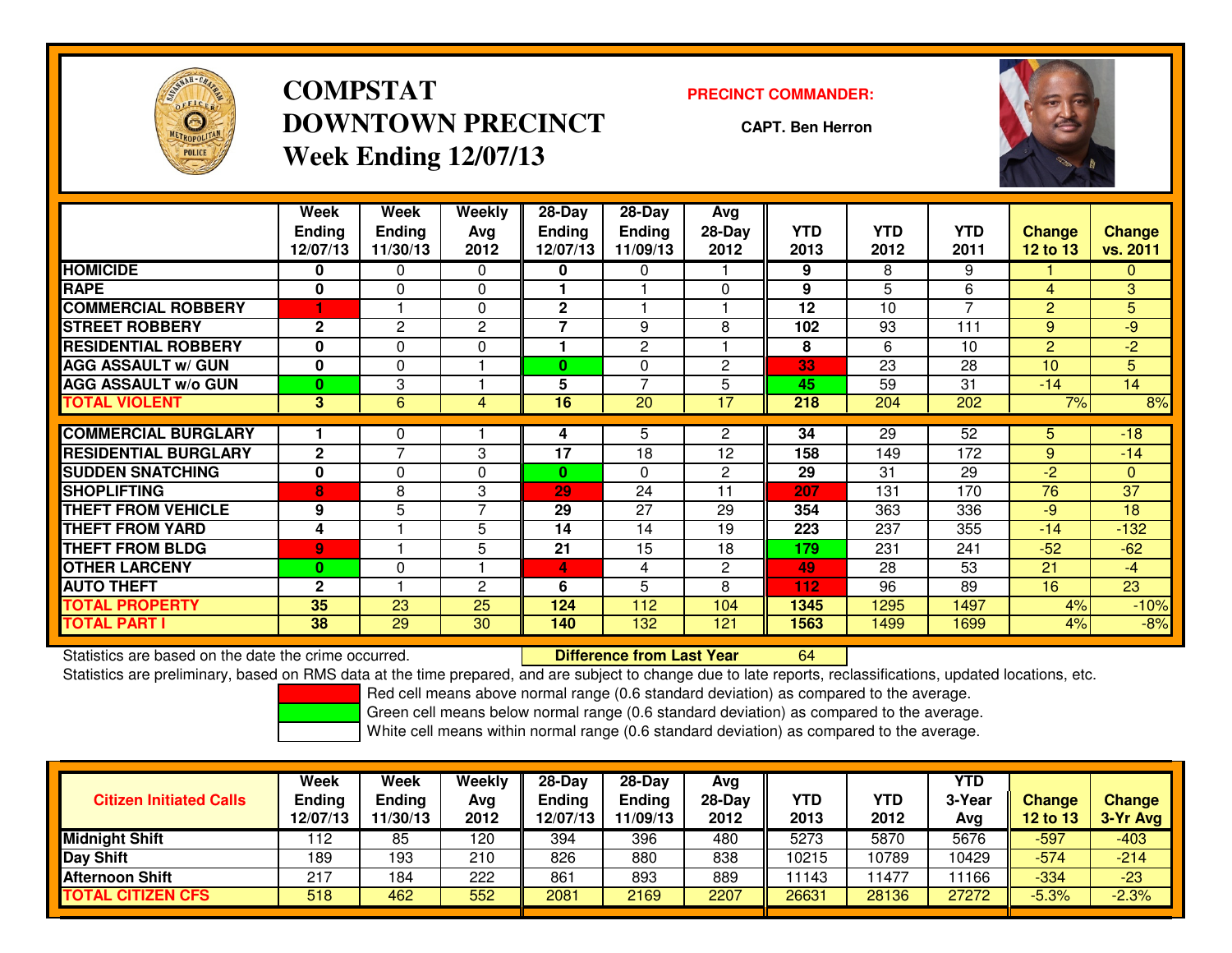

# **COMPSTATCENTRAL PRECINCT** CAPT. DEVONN ADAMS **Week Ending 12/07/13**

### **PRECINCT COMMANDER:**



|                             | Week<br><b>Ending</b><br>12/07/13 | Week<br><b>Ending</b><br>11/30/13 | <b>Weekly</b><br>Ava<br>2012 | $28-Day$<br>Ending<br>12/07/13 | $28-Day$<br><b>Ending</b><br>11/09/13 | Avg<br>28-Day<br>2012 | <b>YTD</b><br>2013 | <b>YTD</b><br>2012 | YTD<br>2011    | Change<br>$12$ to $13$ | <b>Change</b><br>vs. 2011 |
|-----------------------------|-----------------------------------|-----------------------------------|------------------------------|--------------------------------|---------------------------------------|-----------------------|--------------------|--------------------|----------------|------------------------|---------------------------|
| <b>HOMICIDE</b>             | $\overline{2}$                    | 0                                 | $\Omega$                     | $\overline{2}$                 | 0                                     |                       | 12                 | 8                  | 10             | 4                      | $\overline{2}$            |
| <b>RAPE</b>                 | 0                                 | $\Omega$                          | $\Omega$                     | $\mathbf{0}$                   | $\mathbf{0}$                          | $\Omega$              | 5                  | $\mathbf{2}$       | 8              | 3                      | $\overline{3}$            |
| <b>COMMERCIAL ROBBERY</b>   | 1                                 | 0                                 | $\Omega$                     | $\mathbf{2}$                   |                                       | $\overline{c}$        | 13                 | 19                 | 7              | -6                     | 6                         |
| <b>STREET ROBBERY</b>       | 3                                 |                                   | 2                            | 10                             | $\overline{7}$                        |                       | 67                 | 83                 | 108            | $-16$                  | $-41$                     |
| <b>RESIDENTIAL ROBBERY</b>  | 1                                 | $\Omega$                          | 0                            |                                | $\Omega$                              | $\Omega$              | 7                  | 3                  | $\overline{7}$ | 4                      | 0                         |
| <b>AGG ASSAULT w/ GUN</b>   | $\overline{2}$                    | 2                                 |                              | 5                              | 4                                     | 4                     | 52                 | $\overline{48}$    | 48             | 4                      | $\overline{4}$            |
| <b>AGG ASSAULT w/o GUN</b>  | $\bf{0}$                          | 0                                 |                              |                                | $\Omega$                              | 3                     | 47                 | 43                 | 46             | $\overline{4}$         |                           |
| <b>TOTAL VIOLENT</b>        | 9                                 | 3                                 | 4                            | 21                             | 12                                    | 16                    | 203                | 206                | 234            | $-1%$                  | $-13%$                    |
| <b>COMMERCIAL BURGLARY</b>  | 0                                 | 2                                 |                              |                                | 8                                     | 4                     | 84                 | 44                 | 93             | 40                     | $-9$                      |
|                             |                                   |                                   |                              | 4                              |                                       |                       |                    |                    |                |                        |                           |
| <b>RESIDENTIAL BURGLARY</b> | 13                                | 9                                 | 10                           | 47                             | 47                                    | 39                    | 444                | 483                | 533            | $-39$                  | $-89$                     |
| <b>SUDDEN SNATCHING</b>     | $\bf{0}$                          | $\Omega$                          | 0                            | $\mathbf{0}$                   | $\Omega$                              |                       | 11                 | 10                 | 22             |                        | $-11$                     |
| <b>SHOPLIFTING</b>          | В'                                |                                   |                              | 7                              | 5                                     | 4                     | 94                 | 43                 | 61             | 51                     | 33                        |
| <b>THEFT FROM VEHICLE</b>   |                                   | 5                                 | 9                            | 24                             | 31                                    | 35                    | 429                | 435                | 494            | $-6$                   | $-65$                     |
| <b>THEFT FROM YARD</b>      | 4                                 | 3                                 | 5                            | 13                             | 12                                    | 20                    | 208                | 248                | 419            | $-40$                  | $-211$                    |
| <b>THEFT FROM BLDG</b>      | $\overline{7}$                    | 3                                 | 3                            | 22                             | 18                                    | 12                    | 197                | 151                | 271            | 46                     | $-74$                     |
| <b>OTHER LARCENY</b>        | $\overline{2}$                    |                                   | 0                            | 4                              | 3                                     |                       | 40                 | 14                 | 29             | 26                     | 11                        |
| <b>AUTO THEFT</b>           | 3                                 | 4                                 | 3                            | 11                             | 12                                    | 12                    | 201                | 151                | 188            | 50                     | 13                        |
| <b>TOTAL PROPERTY</b>       | 33                                | 28                                | 32                           | 132                            | 136                                   | 128                   | 1708               | 1579               | 2110           | 8%                     | $-19%$                    |
| <b>TOTAL PART I</b>         | 42                                | 31                                | 36                           | 153                            | 148                                   | 145                   | 1911               | 1785               | 2344           | 7%                     | $-18%$                    |

Statistics are based on the date the crime occurred. **Difference from Last Year** 

<sup>126</sup>

Statistics are preliminary, based on RMS data at the time prepared, and are subject to change due to late reports, reclassifications, updated locations, etc.

Red cell means above normal range (0.6 standard deviation) as compared to the average.

Green cell means below normal range (0.6 standard deviation) as compared to the average.

| <b>Citizen Initiated Calls</b> | Week<br>Ending<br>12/07/13 | Week<br>Ending<br>11/30/13 | Weekly<br>Avg<br>2012 | $28-Day$<br><b>Ending</b><br>12/07/13 | $28 - Day$<br><b>Ending</b><br>11/09/13 | Avg<br>28-Day<br>2012 | YTD<br>2013 | YTD<br>2012 | <b>YTD</b><br>3-Year<br>Avg | <b>Change</b><br><b>12 to 13</b> | <b>Change</b><br>3-Yr Avg |
|--------------------------------|----------------------------|----------------------------|-----------------------|---------------------------------------|-----------------------------------------|-----------------------|-------------|-------------|-----------------------------|----------------------------------|---------------------------|
| <b>Midnight Shift</b>          | 95                         | 96                         | 16                    | 408                                   | 428                                     | 463                   | 5169        | 5645        | 5500                        | $-476$                           | $-331$                    |
| Day Shift                      | 253                        | 221                        | 269                   | 1015                                  | 1013                                    | 1078                  | 12087       | 13359       | ∣1981                       | $-1272$                          | 106                       |
| <b>Afternoon Shift</b>         | 264                        | 216                        | 291                   | 968                                   | 917                                     | 1163                  | 12817       | 14458       | 13828                       | $-1641$                          | $-1011$                   |
| <b>TOTAL CITIZEN CFS</b>       | 612                        | 533                        | 676                   | 2391                                  | 2358                                    | 2704                  | 30073       | 33462       | 31309                       | $-10.1%$                         | $-3.9%$                   |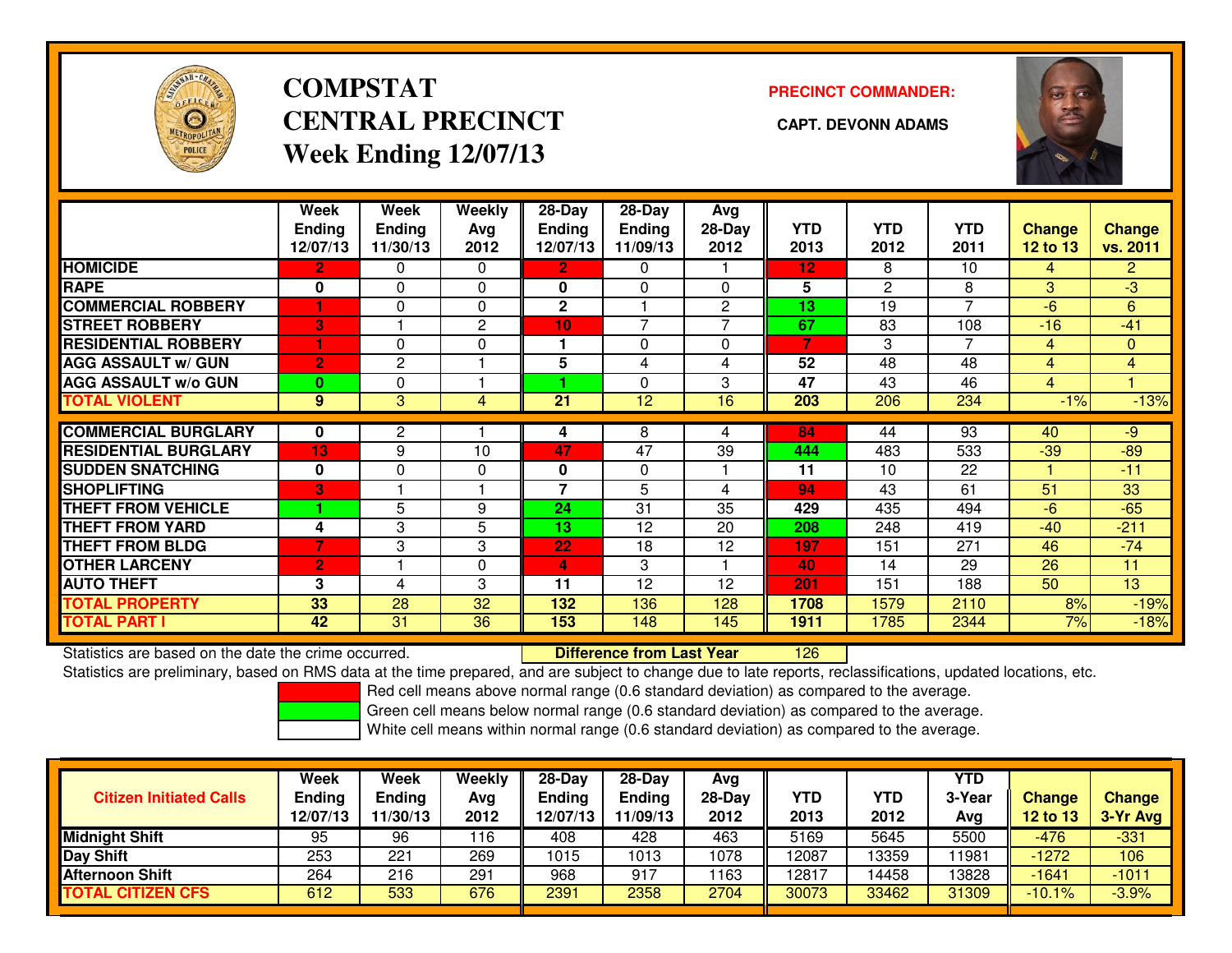

### **COMPSTAT PRECINCT COMMANDER: SOUTHSIDE PRECINCT CAPT. TERRY SHOOPWeek Ending 12/07/13**



|                             | Week<br><b>Ending</b><br>12/07/13 | Week<br><b>Endina</b><br>11/30/13 | Weekly<br>Ava<br>2012 | $28-Day$<br>Endina<br>12/07/13 | $28$ -Day<br><b>Endina</b><br>11/09/13 | Avg<br>$28-Day$<br>2012 | <b>YTD</b><br>2013 | <b>YTD</b><br>2012 | <b>YTD</b><br>2011 | Change<br>12 to 13 | <b>Change</b><br>vs. 2011 |
|-----------------------------|-----------------------------------|-----------------------------------|-----------------------|--------------------------------|----------------------------------------|-------------------------|--------------------|--------------------|--------------------|--------------------|---------------------------|
| <b>HOMICIDE</b>             | 0                                 | 0                                 | 0                     | 0                              | 0                                      | $\Omega$                | 4                  |                    | 4                  | 3                  | $\Omega$                  |
| <b>RAPE</b>                 |                                   |                                   | 0                     | $\overline{2}$                 |                                        | 0                       | 11                 | 4                  | 8                  | $\overline{7}$     | 3                         |
| <b>COMMERCIAL ROBBERY</b>   | 0                                 | $\Omega$                          |                       | $\mathbf{2}$                   | 3                                      | 3                       | 21                 | 35                 | 31                 | $-14$              | $-10$                     |
| <b>STREET ROBBERY</b>       | $\mathbf{2}$                      | $\Omega$                          |                       | $\mathbf{2}$                   | $\Omega$                               | 4                       | 32                 | 49                 | 53                 | $-17$              | $-21$                     |
| <b>RESIDENTIAL ROBBERY</b>  |                                   | $\Omega$                          | $\Omega$              | $\overline{2}$                 |                                        |                         | 9                  | 10                 | 11                 | -1                 | $-2$                      |
| <b>AGG ASSAULT w/ GUN</b>   | 0                                 | $\Omega$                          | 0                     |                                |                                        |                         | 14                 | 16                 | 13                 | $-2$               |                           |
| <b>AGG ASSAULT w/o GUN</b>  | $\bf{0}$                          | 0                                 |                       | 0                              | 0                                      | 2                       | 24                 | 31                 | 23                 | $-7$               |                           |
| <b>TOTAL VIOLENT</b>        | 4                                 |                                   | 3                     | 9                              | 6                                      | 12                      | 115                | 146                | 143                | $-21%$             | $-20%$                    |
|                             |                                   |                                   |                       |                                |                                        |                         |                    |                    |                    |                    |                           |
| <b>COMMERCIAL BURGLARY</b>  |                                   | ⇁                                 |                       | 3                              | 4                                      | 6                       | 51                 | 68                 | 48                 | $-17$              | 3                         |
| <b>RESIDENTIAL BURGLARY</b> | $\overline{7}$                    |                                   | 8                     | 29                             | 27                                     | 31                      | 371                | 365                | 308                | 6                  | 63                        |
| <b>SUDDEN SNATCHING</b>     |                                   | $\Omega$                          | 0                     | $\overline{2}$                 |                                        |                         | 12                 | 9                  | 10                 | 3                  | 2                         |
| <b>SHOPLIFTING</b>          | 13                                | 17                                | 14                    | 59                             | 59                                     | 57                      | 696                | 683                | 756                | 13                 | $-60$                     |
| <b>THEFT FROM VEHICLE</b>   | 3                                 | 7                                 | 8                     | 20                             | 24                                     | 33                      | 320                | 385                | 339                | $-65$              | $-19$                     |
| <b>THEFT FROM YARD</b>      | 3                                 | $\Omega$                          | 3                     | 5                              | 5                                      | 13                      | 102                | 160                | 180                | $-58$              | $-78$                     |
| <b>THEFT FROM BLDG</b>      | 5                                 | 3                                 | 5                     | 16                             | 12                                     | 19                      | 234                | 238                | 271                | $-4$               | $-37$                     |
| <b>OTHER LARCENY</b>        |                                   | $\Omega$                          | 0                     | 5                              | 4                                      | $\overline{2}$          | 52                 | 25                 | 38                 | 27                 | 14                        |
| <b>AUTO THEFT</b>           | 3                                 |                                   | 3                     | 9                              | 6                                      | 13                      | 104                | 157                | 139                | $-53$              | $-35$                     |
| <b>TOTAL PROPERTY</b>       | 37                                | 36                                | 43                    | 148                            | 142                                    | 173                     | 1942               | 2090               | 2089               | $-7%$              | $-7%$                     |
| <b>TOTAL PART I</b>         | 41                                | 37                                | 46                    | 157                            | 148                                    | 185                     | 2057               | 2236               | 2232               | $-8%$              | $-8%$                     |

Statistics are based on the date the crime occurred. **Difference from Last Year**  -179Statistics are preliminary, based on RMS data at the time prepared, and are subject to change due to late reports, reclassifications, updated locations, etc.

Red cell means above normal range (0.6 standard deviation) as compared to the average.

Green cell means below normal range (0.6 standard deviation) as compared to the average.

| <b>Citizen Initiated Calls</b> | Week<br><b>Ending</b><br>12/07/13 | Week<br>Ending<br>11/30/13 | Weeklv<br>Avg<br>2012 | 28-Dav<br>Ending<br>2/07/13 | $28-Dav$<br><b>Ending</b><br>11/09/13 | Avg<br>$28 - Day$<br>2012 | YTD<br>2013 | YTD<br>2012 | <b>YTD</b><br>3-Year<br>Avg | <b>Change</b><br><b>12 to 13</b> | <b>Change</b><br>3-Yr Avg |
|--------------------------------|-----------------------------------|----------------------------|-----------------------|-----------------------------|---------------------------------------|---------------------------|-------------|-------------|-----------------------------|----------------------------------|---------------------------|
| <b>Midnight Shift</b>          | 80                                | 98                         | 91                    | 353                         | 398                                   | 363                       | 4155        | 4604        | 4401                        | $-449$                           | $-246$                    |
| Day Shift                      | 242                               | 251                        | 239                   | 992                         | 1010                                  | 956                       | 1535        | 12831       | 11981                       | $-1296$                          | $-446$                    |
| <b>Afternoon Shift</b>         | 283                               | 233                        | 253                   | 994                         | 975                                   | 1012                      | 1839        | 12853       | 12325                       | $-1014$                          | $-486$                    |
| <b>TOTAL CITIZEN CFS</b>       | 605                               | 582                        | 583                   | 2339                        | 2383                                  | 2330                      | 27529       | 30288       | 28707                       | $-9.1%$                          | $-4.1%$                   |